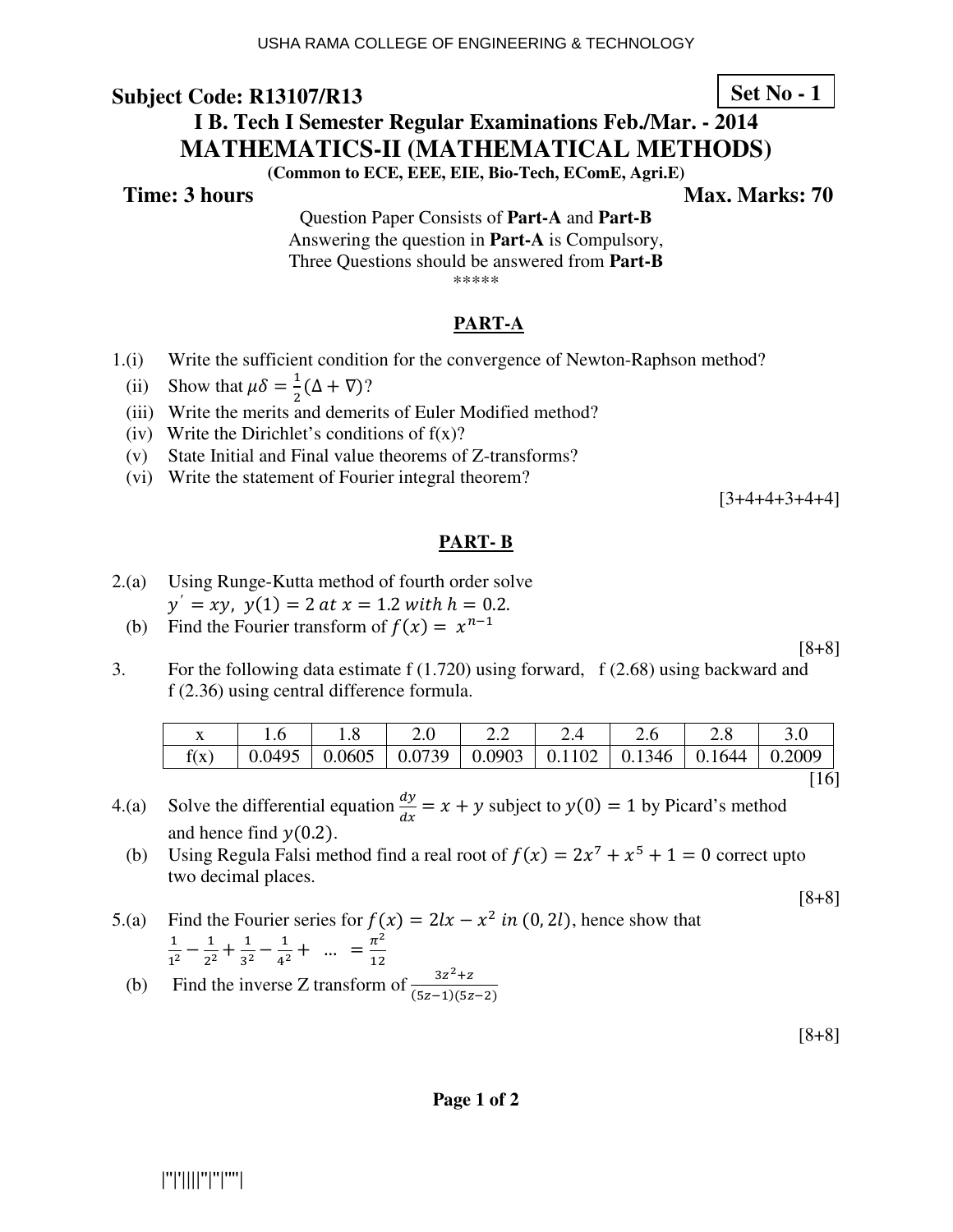# **Set No - 1**

6.(a) Find the Fourier transform of 
$$
f(x) = \begin{cases} 1 - x^2, |x| < 1 \\ 0, |x| > 1 \end{cases}
$$

(b) Find a real root of 
$$
f(x) = x + \log x - 2
$$
 using Newton-Raphson method.

[8+8]

- 
- 7.(a) Find Z-transform of (*i*)  $an^2 + bn + c$  (*ii*) sin  $(3n + 5)$ <br>(b) Find the half range Fourier sine series for  $f(x) = x$  in  $(0, \pi)$ ?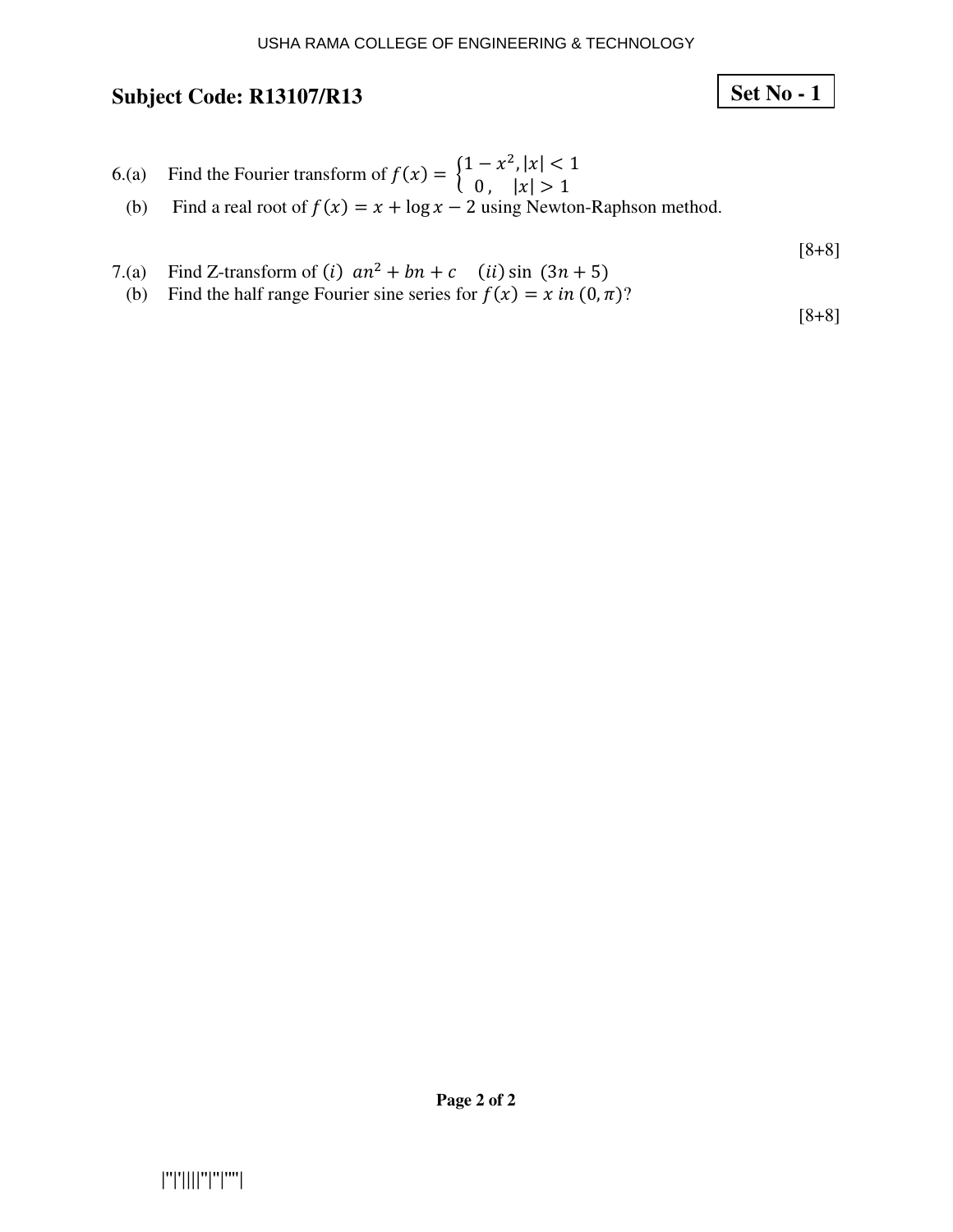### **Time: 3 hours Max. Marks: 70 Max. Marks: 70**

Question Paper Consists of **Part-A** and **Part-B** Answering the question in **Part-A** is Compulsory, Three Questions should be answered from **Part-B** \*\*\*\*\*

#### **PART-A**

- 1.(i) State Intermediate Value theorem?
- (ii) Show that  $\Delta(e^{ax} \log bx)?$ 
	- (iii) Write the second order Runge-Kutta formula?
	- (iv) Give any one application of Fourer Series with example?
	- (v) State the convolution theorem of inverse Z-transforms?
	- (vi) Write the formulas Fourier cosine and sine transform?

 $[4+3+4+3+4+4]$ 

#### **PART- B**

- 2.(a) Using modified Euler's method to find the value of y at  $x = 0.2$  with  $h = 0.1$  where  $y' = 1 - y$ ,  $y(0) = 0$
- (b) Find the Fourier transform of  $f(x) = \begin{cases} 0, |x| < a \\ 1, |x| > a \end{cases}$
- 3.(a) Prove the relation  $\sum_{k=0}^{n-1} \Delta^2 f_k \equiv \Delta f_k \Delta f_0$
- (b) Use Lagrange's interpolation formula to calculate f(3) from the following table.

|  |                                |  | 0 1 2 4 5 |  |
|--|--------------------------------|--|-----------|--|
|  | $1 \t1 \t14 \t15 \t5 \t6 \t1.$ |  |           |  |
|  |                                |  |           |  |

- 4.(a) Solve the differential equation  $\frac{dy}{dx} = x^2y$  subject to  $y(0) = 1$  by Taylor series method and hence find y(0.1), *y*(0.2).
- (b) Using bisection method find a root of  $f(x) = x \cos x = 0$ .
- 5.(a) Obtain the Fourier series for  $f(x) = |x|$  in  $[-\pi, \pi]$ , hence show that  $\frac{1}{1^2} + \frac{1}{3^2} + \frac{1}{5^2} + \cdots = \frac{\pi^2}{8}$ (b) Solve  $u_{n+2} + 4u_{n+1} + 3u_n = 3^n$  with  $u_0 = 0$ ;  $u_1 = 1$  using Z transforms

**Page 1 of 2** 

|''|'||||''|''|''''|

**Set No - 2**

[8+8]

[4+12]

[8+8]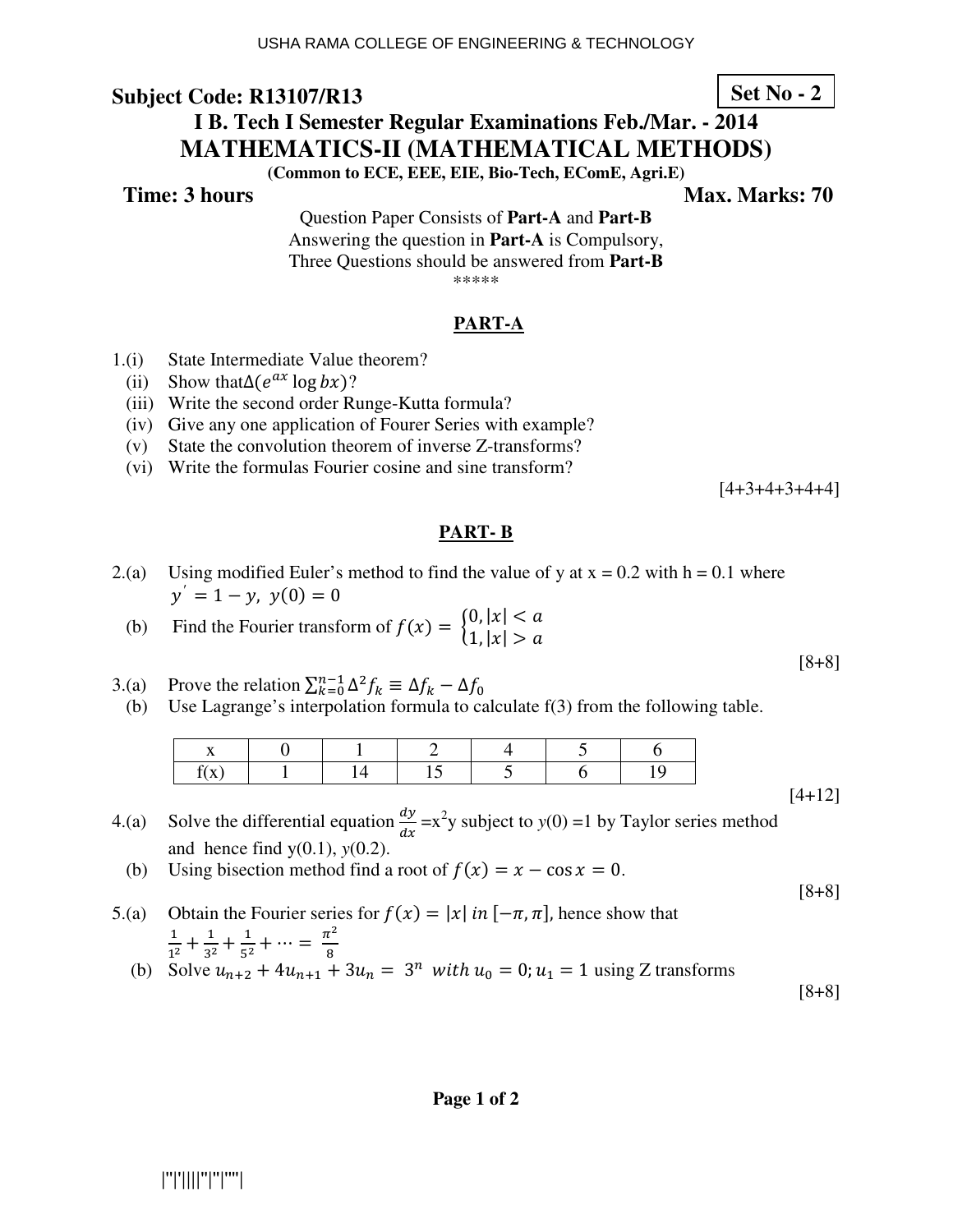# **Set No - 2**

- 6.(a) Using Fourier integral, prove that  $e^{-ax} = \frac{2a}{\pi}$  $\int_{\pi}^{2a} \int_0^{\infty} \frac{\cos ax}{a^2 + a^2} d\alpha$ ,  $a > 0, x > 0$  $\overline{0}$
- (b) Find a real root of  $f(x) = x \log_{10} x = 1.2$  using Newton-Raphson method.

[8+8]

- 7.(a) Find the Z transform of  $(i)$  cos $(n + 1)$  $\theta$  (ii) sin  $h \frac{n\pi}{2}$ 
	- (b) Obtain the Fourier series for spectrum of a periodic function with example?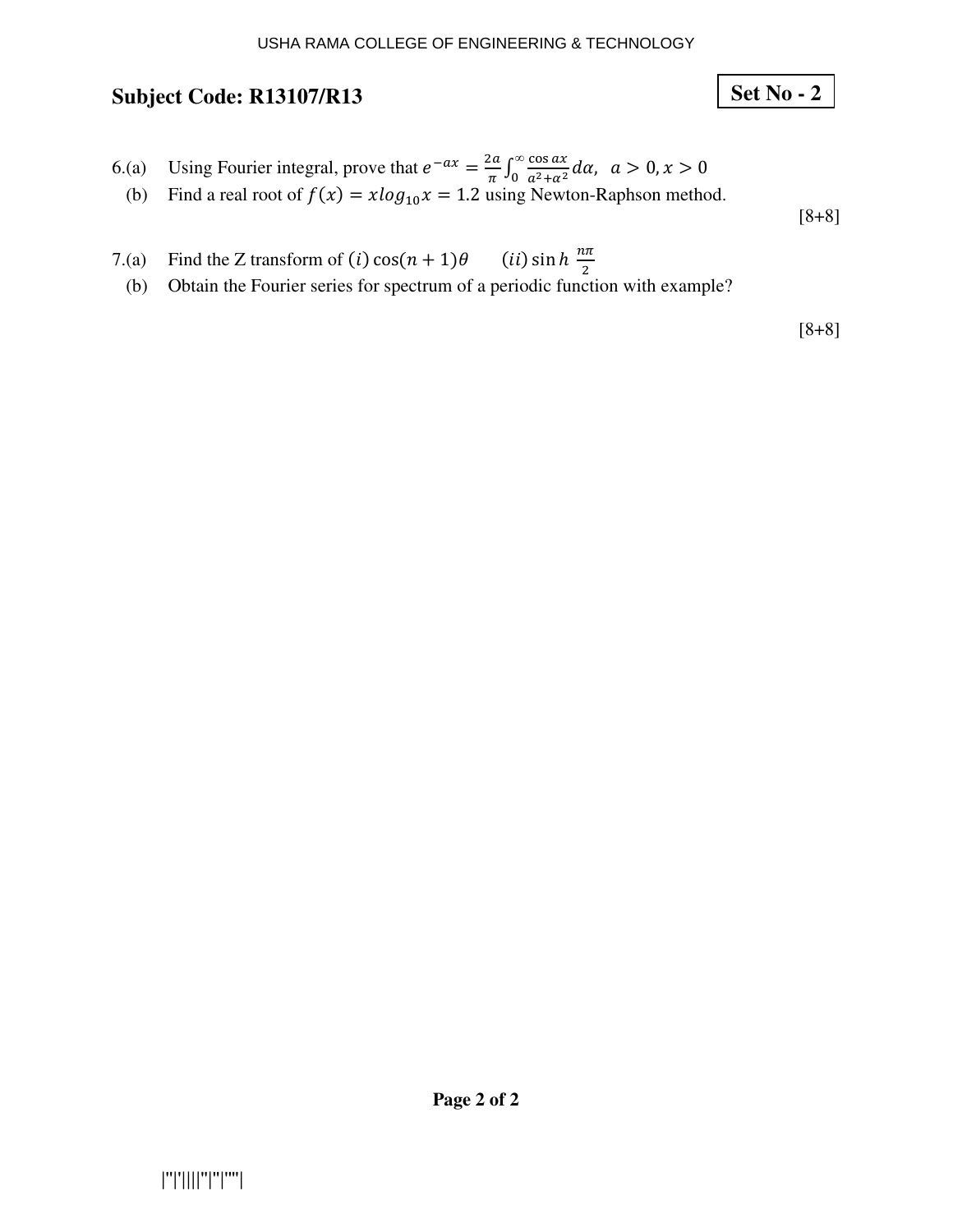**Time: 3 hours Max. Marks: 70 Max. Marks: 70** 

Question Paper Consists of **Part-A** and **Part-B** Answering the question in **Part-A** is Compulsory, Three Questions should be answered from **Part-B** \*\*\*\*\*

### **PART-A**

- 1.(i) Write the sufficient condition for the convergence of Newton-Raphson method?
- (ii) Show that  $\mu \delta = \frac{1}{2} (\Delta + \nabla)$ ?
	- (iii) Write the advantages & disadvantages of Taylor series method?
	- (iv) Write the Fourier series when the given function  $f(x)$  is an even?
	- (v) Write the properties of multiplication by n and division by n of Z-transforms?
	- (vi) Write the complex form of Fourier integral theorem?

 $[3+3+4+4+4+4]$ 

### **PART- B**

- 2.(a) Using iteration method find a real root of  $f(x) = x^2 3x + 1$  correct upto three decimal places starting with x=1.
	- (b) Solve  $u_{n+2} 2u_{n+1} + u_n = 3n + 5$  using Z-Transforms?
- 3.(a) Evaluate  $\Delta(e^{ax} \log bx)$ 
	- (b) By using Lagrange's interpolation formula, fit a polynomial data

4.(a) Using modified Euler method solve numerically the equation  $\frac{dy}{dx} = 2 + \sqrt{xy}$  with  $y(1) = 1$  to find  $y(1.2)$ 

(b) Find f(x) if its Fourier sine transform is  $\frac{3}{1+s^2}$ *s* +

5.(a) Obtain the Fourier series for  $f(x) = (\pi - x)^2$  in  $0 < x < 2\pi$ , hence deduce that  $\mathbf{1}$  $\frac{1}{1^2} + \frac{1}{2^2}$  $\frac{1}{2^2} + \frac{1}{3^2}$  $\frac{1}{3^2} + \cdots = \frac{\pi^2}{6}$ 6

(b) Using convolution theorem, evaluate  $Z^{-1}[\frac{z^2}{z^2-4}$  $\frac{z^2-4z+3}{z^2-4z+3}$ 

|''|'||||''|''|''''|

**Set No - 3**

[8+8]

[4+12]

[8+8]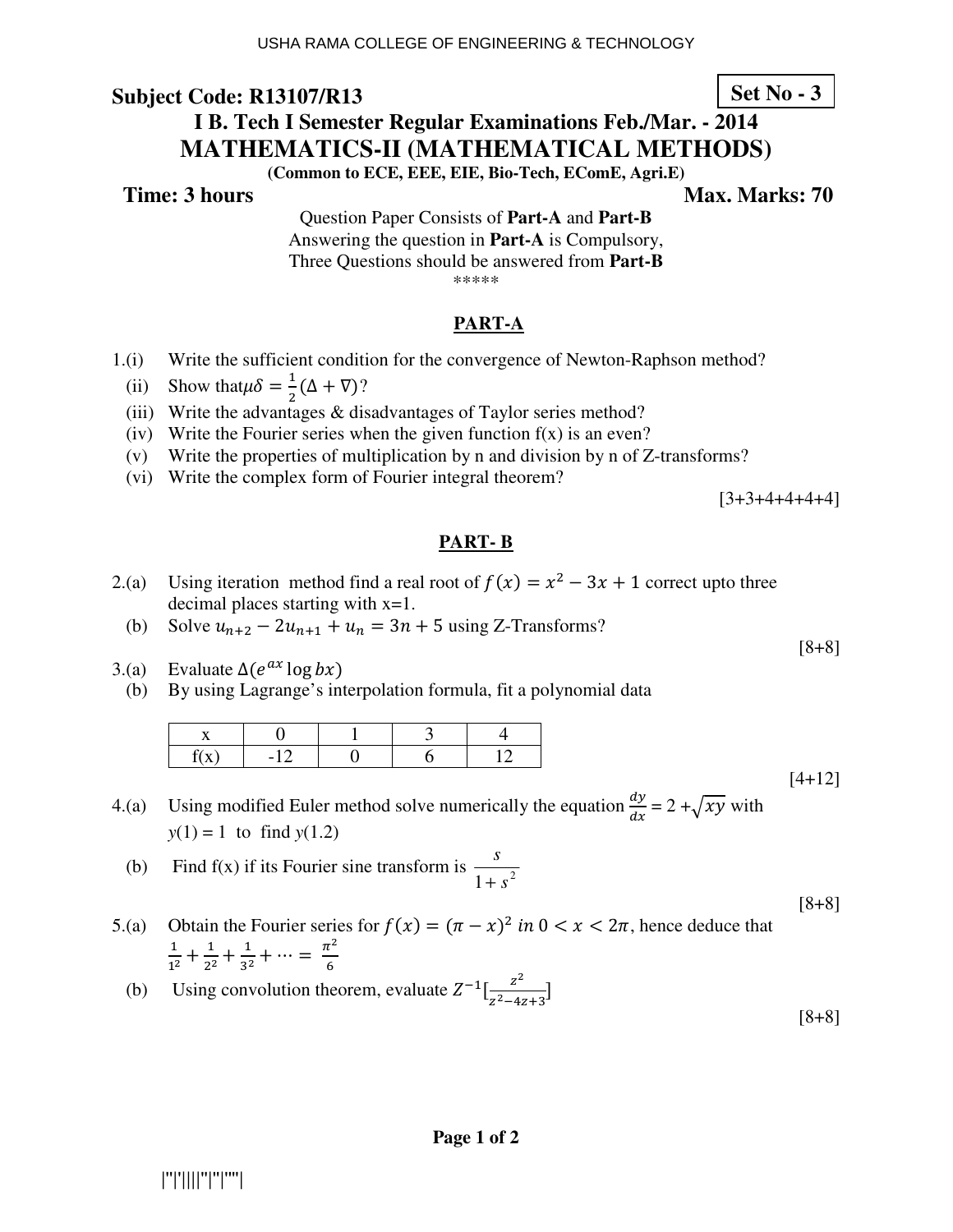6.(a) Using Parseval's identities, prove that 
$$
\int_{0}^{\infty} \frac{dt}{(a^2 + t^2)(b^2 + t^2)} = \frac{\pi}{2ab(a+b)}
$$

 (b) Using Runge-Kutta method of third order, find the values of  $y(x)$  for  $x = 0.1, 0.2$  where  $y' = x - 2y$ ,  $y(0) = 1$ .

$$
[8+8]
$$

**Set No - 3**

- 
- 7.(a) Find the half range sine series for  $f(x) = x(\pi x)$  in  $(0, \pi)$ <br>
(b) Find a real root of  $f(x) = x^3 19$  correct upto three decimal places using Newton-Raphson method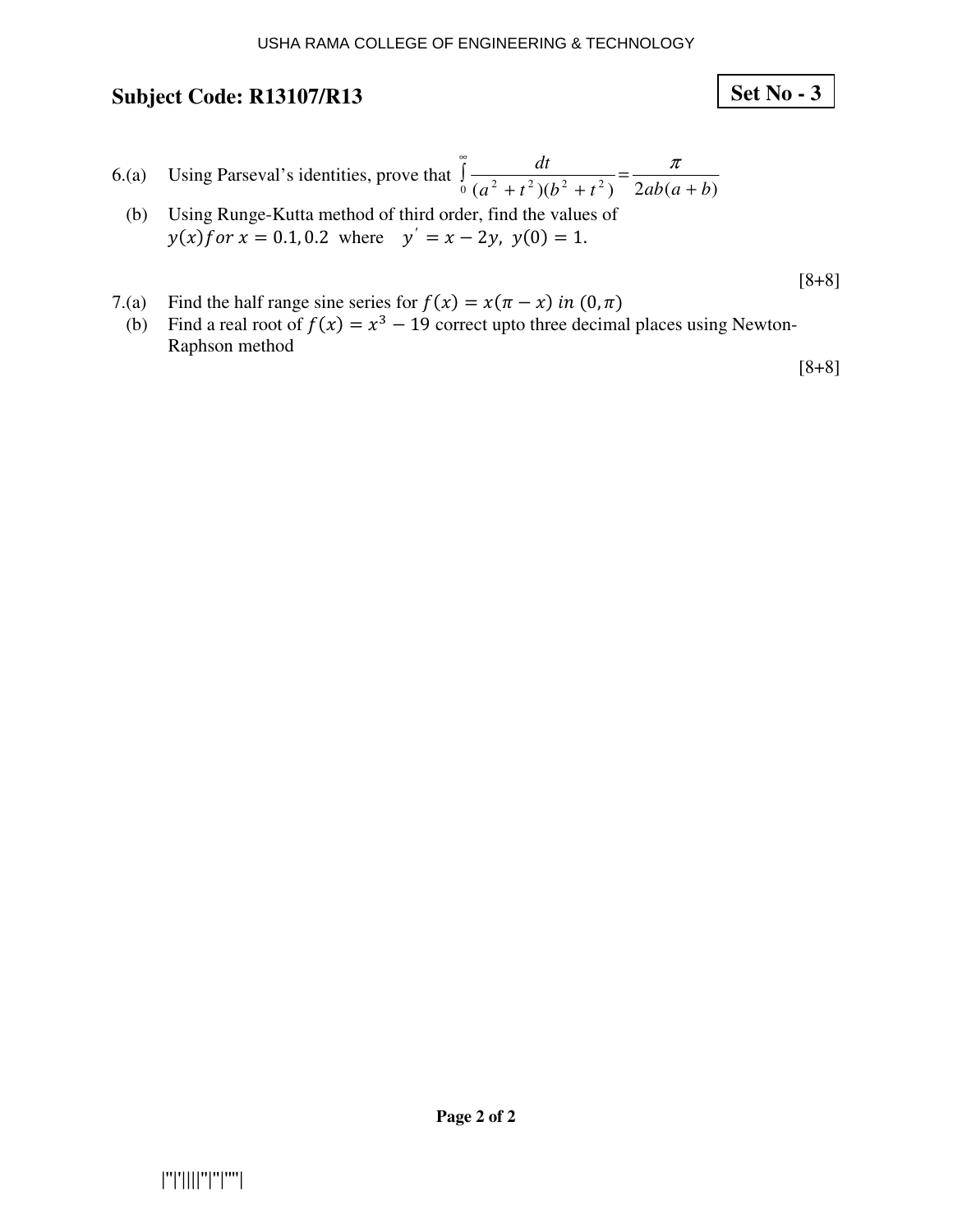**Time: 3 hours Max. Marks: 70 Max. Marks: 70** 

Question Paper Consists of **Part-A** and **Part-B** Answering the question in **Part-A** is Compulsory, Three Questions should be answered from **Part-B** \*\*\*\*\*

### **PART-A**

- 1.(i) Show that  $\mu \delta = \frac{1}{2} (\Delta + \nabla)$ ?
	- (ii) Write the merits and demerits of Iteration method?
	- (iii) Write the merits and demerits of Euler Modified method?
	- (iv) Write the Dirichlet's conditions of  $f(x)$ ?
	- (v) State convolution theorem of Z-transforms?
	- (vi) Write the statement of Fourier integral theorem?

 $[3+4+4+3+4+4]$ 

### **PART- B**

- 2.(a) Find the Fourier sine and cosine transforms of  $(2.e^{-5x} + 5.e^{-2x})$ .
- (b) Given  $\overline{\mathcal{L}}$ ∤  $\int$  $+x$ ,  $0 \le x \le$  $-x, -\pi \leq x \leq$ = π π  $x, \quad 0 \leq x$  $x, -\pi \leq x$ *f x*  $1 + x$ , 0  $1-x, -\pi \leq x \leq 0$  $(x) = \begin{cases} 1 & x = 0 \\ 0 & x = 1 \end{cases}$

Is the function even or odd? Find the Fourier series for  $f(x)$ .

- 3.(a) Prove the relation between *E* and *D*?
- (b) For the following data estimate K (0.25) using backward difference formula.

| m    | 0.20                                                                   | 0.24 | 0.26 | 0.28 | 0.30 |
|------|------------------------------------------------------------------------|------|------|------|------|
| K(m) | $\mid$ 1.659624   1.669850   1.680373   1.691208   1.702374   1.713889 |      |      |      |      |
|      |                                                                        |      |      |      |      |

- 4.(a) Solve the differential equation  $\frac{dy}{dx} = 1 + xy$  subject to  $y(0) = 1$  by Taylor series method and hence find *y*(0.2).
	- (b) Solve the difference equation  $y_{n+2}+3y_{n+1}+2y_n = 0$ ,  $y_0 = 1$ ,  $y_1 = 2$  by z transform.

$$
[8+8]
$$

[8+8]

5.(a) Find the Fourier series of  $f(x)=x+x^2, -\pi < x < \pi$  and hence deduce the series 12 ....... 3 1 2 1 1 1 1 1  $\pi^2$ 2  $2^2$   $2^2$  $-\frac{1}{2}+\frac{1}{2}-...=-\frac{\pi}{2}$ 

(b) Apply Runge - Kutta Method to find  $y(0.1)$  and  $y(0.2)$  where  $\frac{dy}{dx} = x^2 - y$  and  $y(0) = 1$ . [8+8]

|''|'||||''|''|''''|

## **Set No - 4**